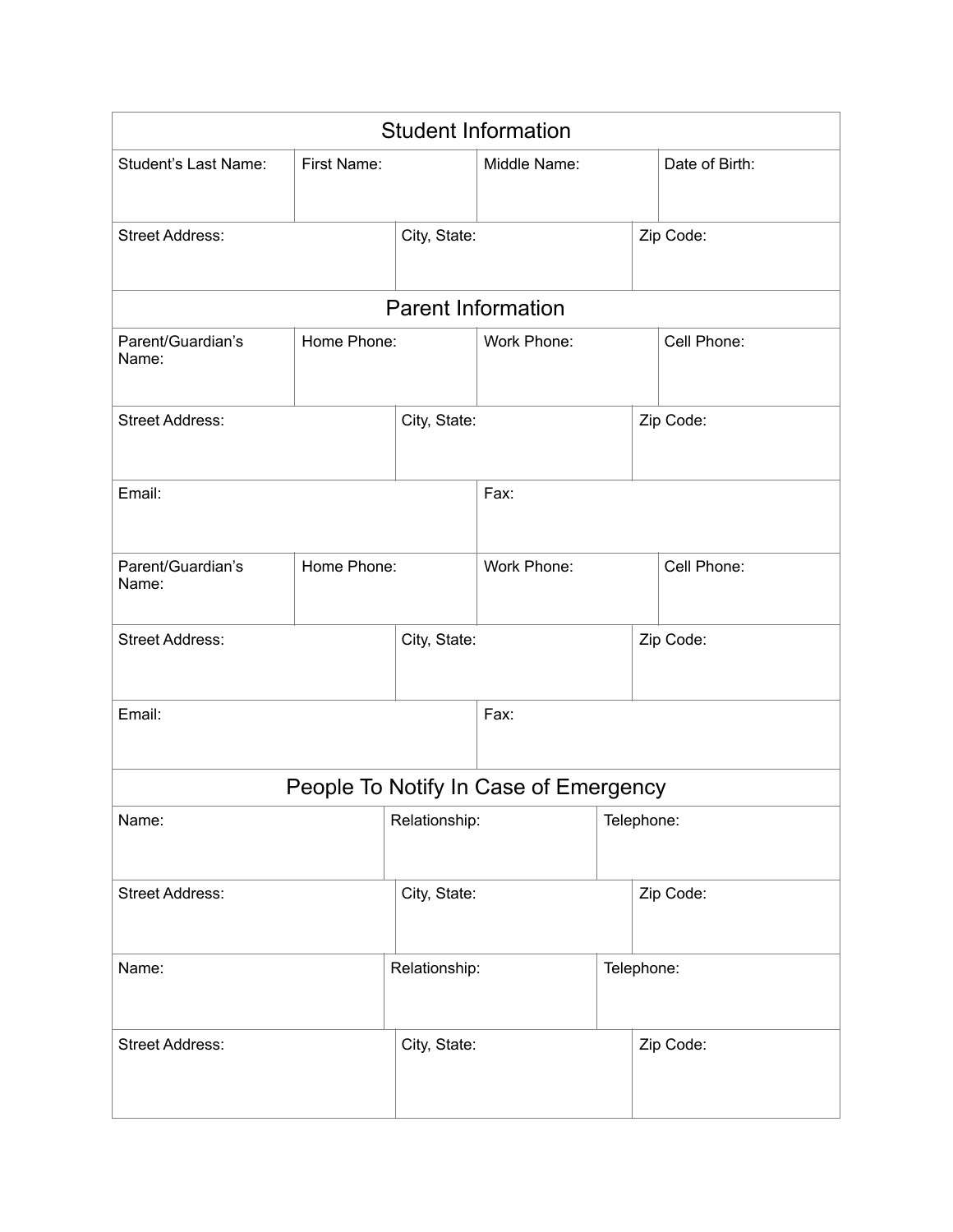| <b>Medical Information</b>                      |       |                                                                                                                                                                                |  |                                  |  |
|-------------------------------------------------|-------|--------------------------------------------------------------------------------------------------------------------------------------------------------------------------------|--|----------------------------------|--|
| Date of Student's Last Physical<br>Examination: | Name: | Student's Health Care Provider's                                                                                                                                               |  | Telephone:                       |  |
| <b>Street Address:</b>                          |       | City, State:                                                                                                                                                                   |  | Zip Code:                        |  |
| Special Health Problems:                        |       | Allergies, Including Drug Reactions:                                                                                                                                           |  |                                  |  |
| <b>Regular Medications:</b>                     |       | Has your child received the recommended<br>immunizations from birth -- 6 yrs old? (Note: If you<br>have chosen not to vaccinate, we must be<br>informed.)<br>$Yes$ $No$ $\_\_$ |  |                                  |  |
| <b>Insurance Coverage</b>                       |       |                                                                                                                                                                                |  |                                  |  |
| Insurance Company Name:                         |       | Member/Policy Number:                                                                                                                                                          |  |                                  |  |
| Policy Holder's Name:                           |       | Employer's Name:                                                                                                                                                               |  |                                  |  |
| Insurance Company Name:                         |       | Member/Policy Number:                                                                                                                                                          |  |                                  |  |
| Policy Holder's Name:                           |       | Employer's Name:                                                                                                                                                               |  |                                  |  |
| I hereby give permission that my child,         |       |                                                                                                                                                                                |  | may be given emergency treatment |  |

by a qualified child care provider at \_\_\_\_\_\_\_\_\_\_\_\_\_\_\_\_\_\_\_\_\_\_\_\_\_\_\_\_\_\_. When I cannot be contacted, I authorize and consent to medical, surgical and hospital care, treatment and procedures to be performed for my child by a licensed physician, health care provider, hospital or aid care attendant when deemed necessary or advisable by the physician or aid care attendant to safeguard my child's health. I waive my right of informed consent to such treatment.

I also give my permission for my child to be transported by ambulance or aid care to an emergency center for treatment.

I certify (or declare) under penalty of perjury under the laws of the State of Washington that the foregoing is true and correct.

| Parent/Guardian Signature: |              |           | Date:             |
|----------------------------|--------------|-----------|-------------------|
| <b>Street Address:</b>     | City, State: | Zip Code: | Telephone Number: |